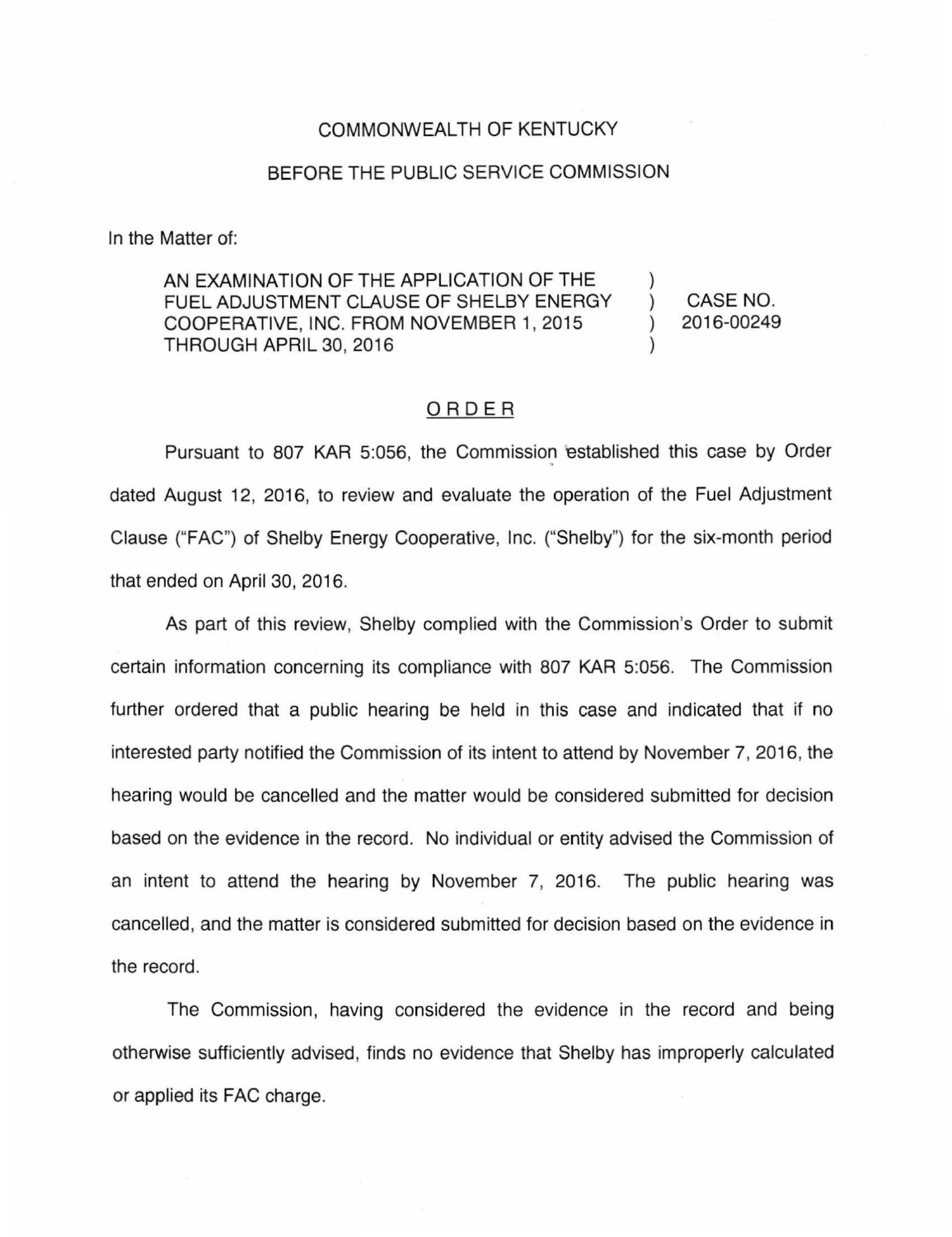IT IS THEREFORE ORDERED that the charges and credits applied by Shelby through the FAC for the period November 1, 2015, through April 30, 2016, are approved.

By the Commission

ENTERED **JAN 11 2017**  KENTUCKY PUBLIC SERVICE COMMISSION

ATTEST: AITESI:<br>Caline C. Matheus

Case No. 2016-00249